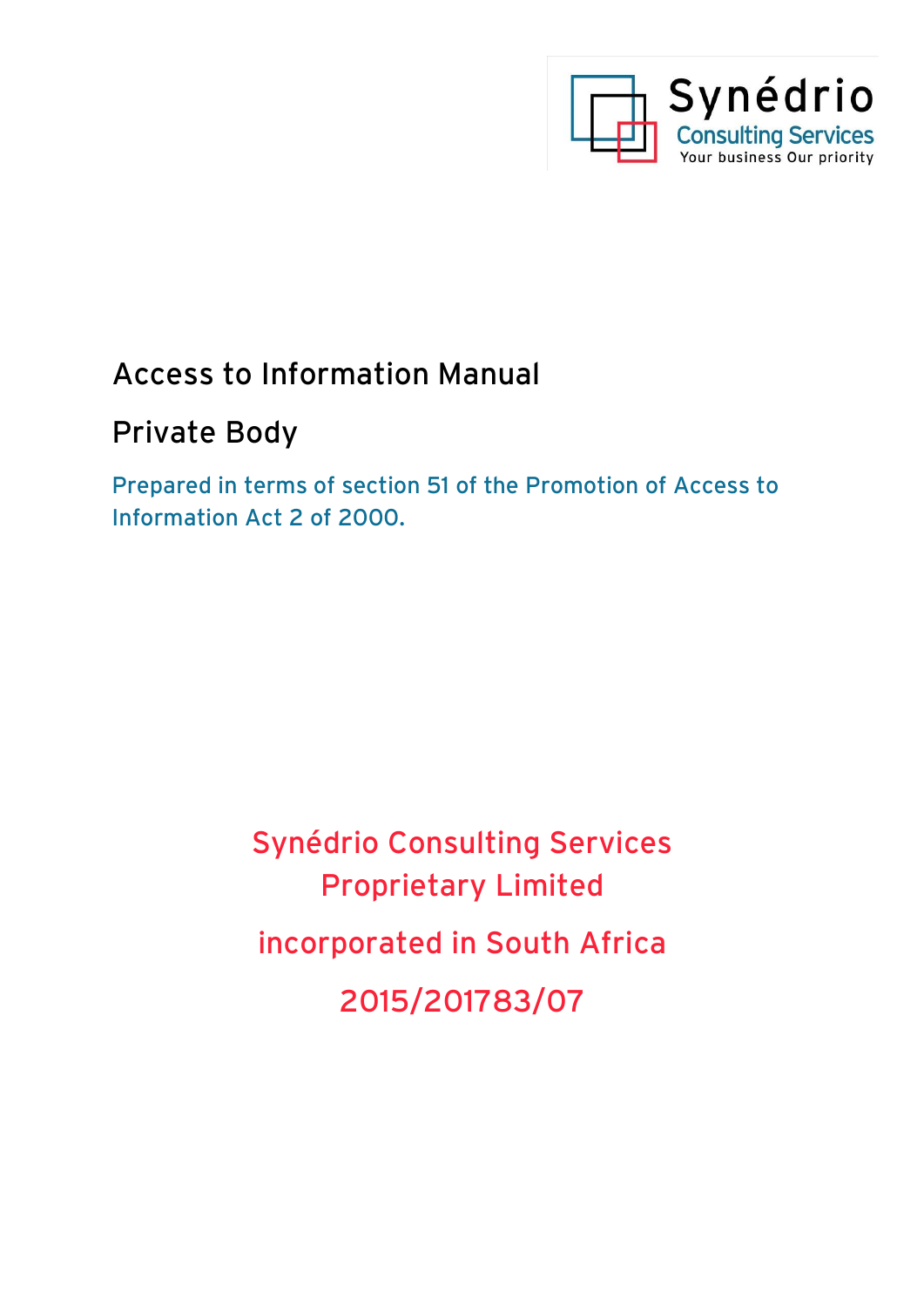# Version Management

This manual is currently referred to as **version 1.1.2** and was last updated on **3 May 2016**.

The original **version 1.1.1** was issued on the **1 st of December 2015**.

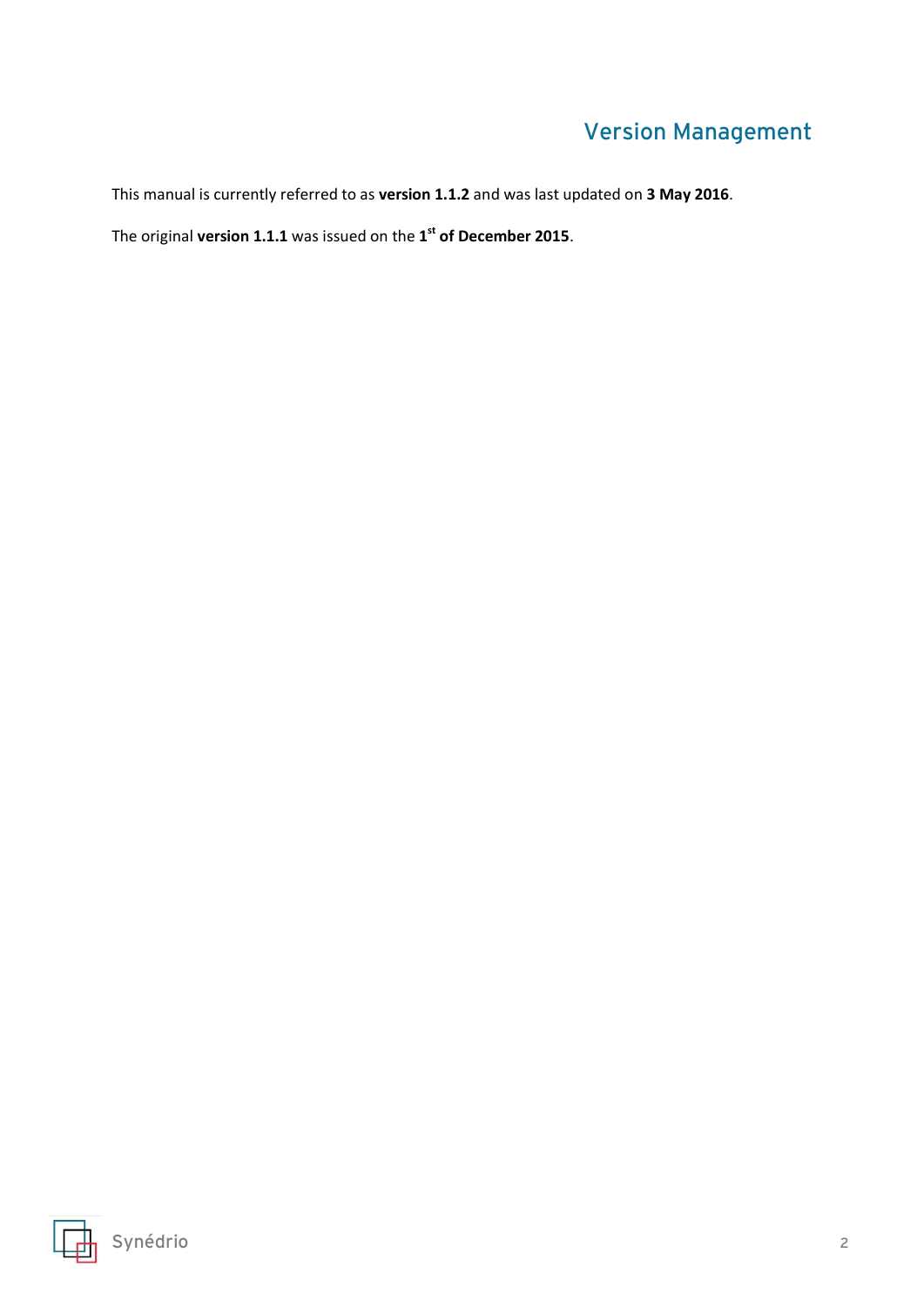# **Contents**

| 1.  | Purpose of the Manual in terms of PAIA                                 | 4              |
|-----|------------------------------------------------------------------------|----------------|
| 2.  | Request for access to information                                      | 4              |
| 3.  | Background of Synédrio Consulting Solutions Proprietary Limited        | $\overline{4}$ |
| 4.  | Organisation details in terms of section 51(1) of the Act              | 4              |
| 5.  | Description of guide in terms of section 10 - section 51(1) of the Act | 5              |
| 6.  | Section $51(1)(c)$                                                     | 5              |
| 7.  | Legislation applicable to the entity - section $51(1)(d)$              | 5              |
| 8.  | Subjects and categories of records held - section 51(1)(e)             | 6              |
| 9.  | Requesting procedure - section $51(1)(e)$                              | 7              |
| 10. | Fees in relation to a request for information - section 51(1)(e)       | 8              |
| 11. | Details of the South African Human Rights Commission                   | 8              |
|     |                                                                        |                |

[Annexure 1](#page-8-0) 9



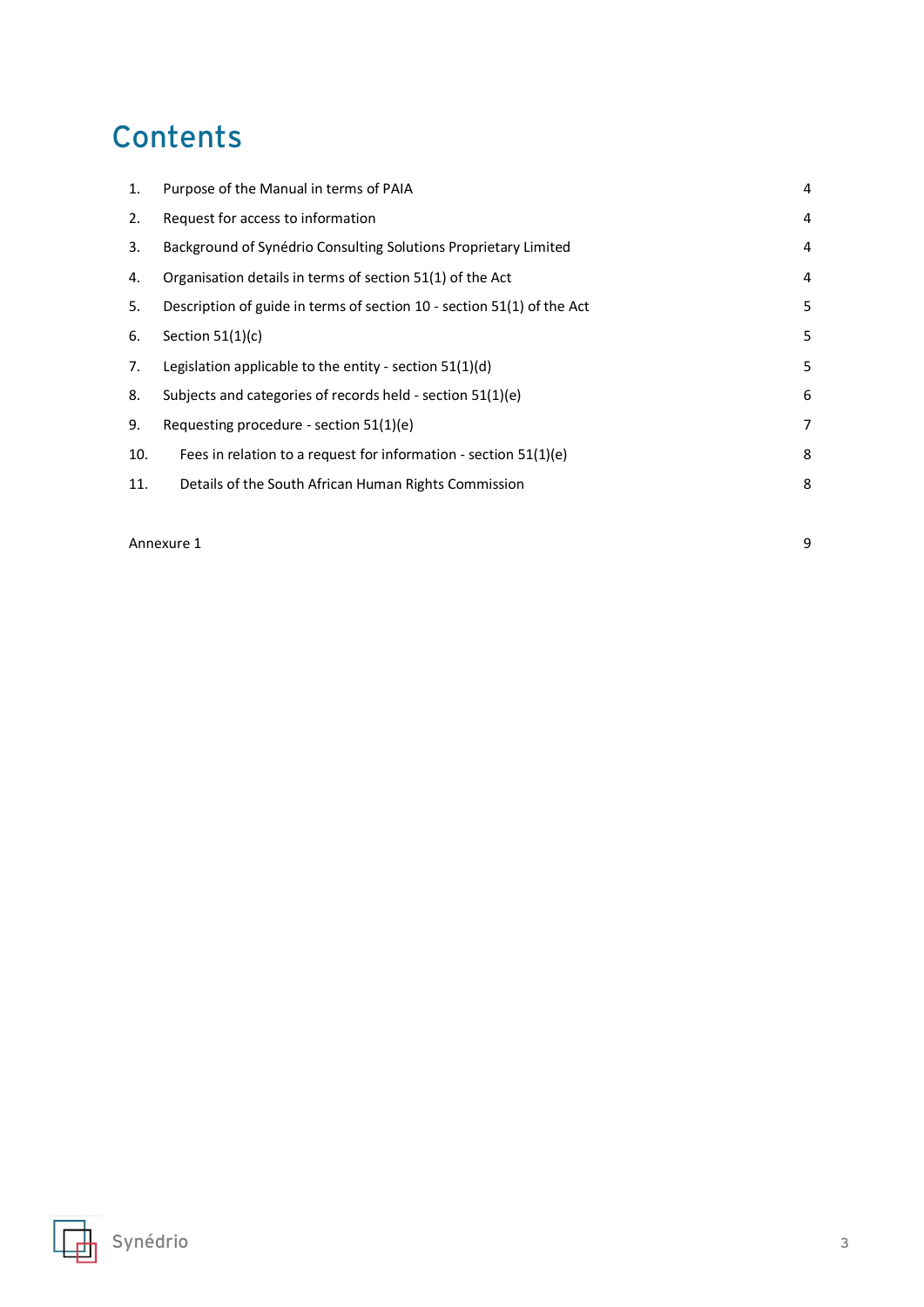# <span id="page-3-0"></span>**1. Purpose of the Manual in terms of PAIA**

The purpose of this Manual is to assist people wishing to access information in terms of the PAIA from Synédrio Consulting Solutions Proprietary Limited.

# <span id="page-3-1"></span>**2. Request for access to information**

In the event that a person or entity requires access to information as contemplated in the Act, the requester must contact George Jacobus Viviers, Director.

In terms of section 25(2) states that:

- 1) If the request for access is granted, the notice in terms of subsection  $(1)(b)$  must state -
- (a) the access fee (if any) to be paid upon access;
- (b) the form in which access will be given; and
- (c) that the requester may lodge an internal appeal or an application with a court, as the case may be, against the access fee to be paid or the form of access 15 granted, and the procedure (including the period) for lodging the internal appeal or application, as the case may be.
- 2) If the request for access is refused, the notice in terms of subsection  $(1)(b)$  must-
- (a) state adequate reasons for the refusal, including the provisions of this Act relied upon;
- (b) exclude, from such reasons, any reference to the content of the record; and
- (c) state that the requester may lodge an internal appeal or an application with a court, as the case may be, against the refusal of the request, and the procedure (including the period) for lodging the internal appeal or application, as the case may be.

# <span id="page-3-2"></span>**3. Background of Synédrio Consulting Solutions Proprietary Limited**

Synédrio Consulting Solutions Proprietary Limited is a firm responsible for consulting work to clients within the financial environment i.e. accounting, taxation and financial management.

# <span id="page-3-3"></span>**4. Organisation details in terms of section 51(1) of the Act**

| <b>Postal address:</b>   | Postnet Suite 731, Private Bag X04, Menlo Park, Pretoria, 0102.                         |
|--------------------------|-----------------------------------------------------------------------------------------|
| <b>Physical address:</b> | Building 4, Summit Place Office Park. 220 Garstfontein Road, Menlyn,<br>Pretoria, 0063. |
| Tel no:                  | +2782 552 2284.                                                                         |
| Fax no:                  | +2786 443 3224.                                                                         |
| <b>Email address:</b>    | office@synedrio.co.za                                                                   |
| Website:                 | www.synedrio.co.za                                                                      |

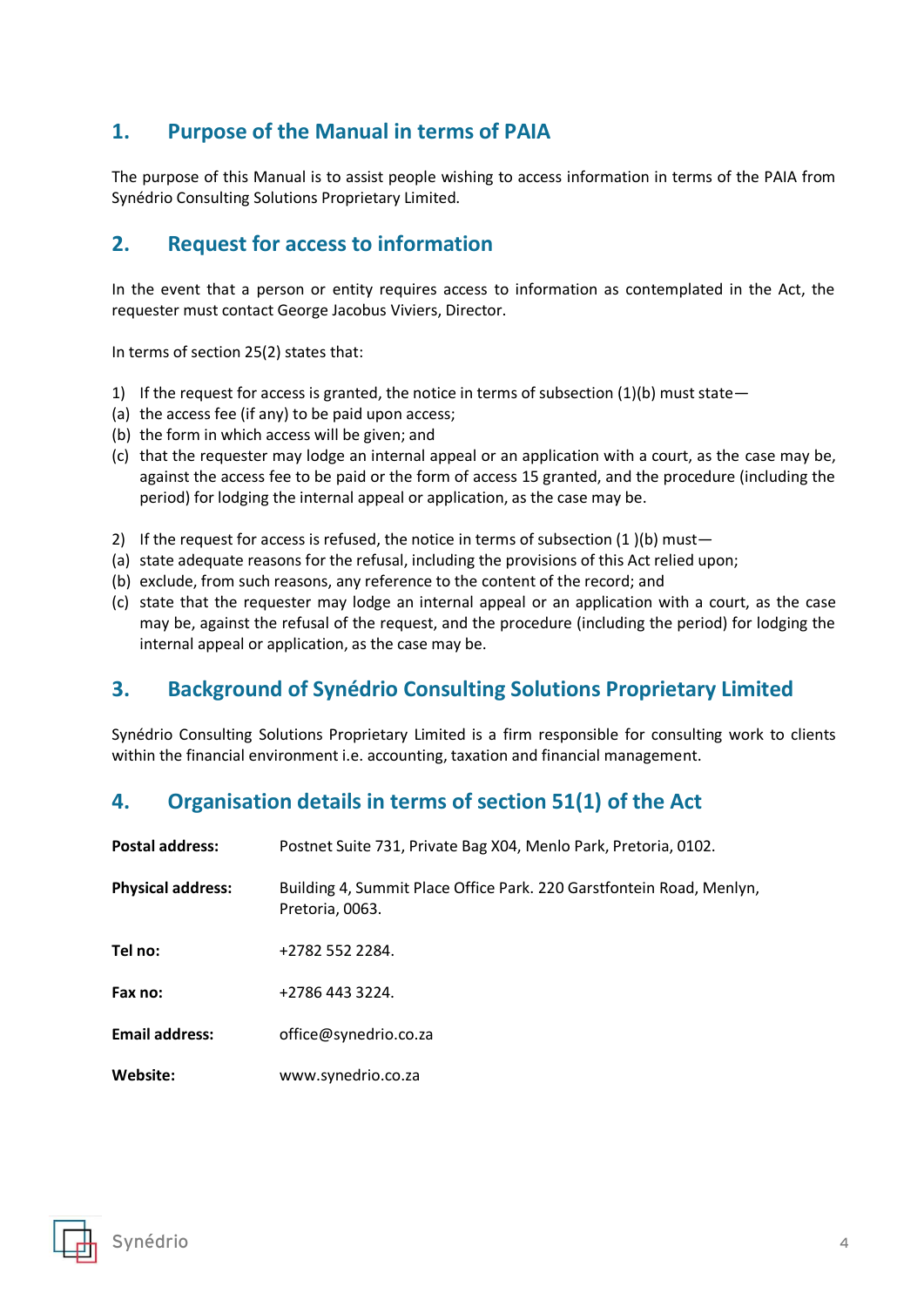# <span id="page-4-0"></span>**5. Description of guide in terms of section 10 - section 51(1) of the Act**

A Guide has been compiled in terms of Section 10 of PAIA by the Human Rights Commission. It contains information required by a person wishing to exercise any right, contemplated by PAIA. It is available in all of the official languages.

The Guide is available for inspection, inter alia, at the office of the offices of the Human Rights Commission at 29 Princess of Wales Terrace, cnr York and St. Andrews Street, Parktown and on its website at [www.sahrc.org.za.](http://www.sahrc.org.za/)

# <span id="page-4-1"></span>**6. Section 51(1)(c)**

In terms of Section 52, a private body may, on a voluntary and periodic basis, submit to the Minister a description of categories of records which are automatically available without a person having to request access in terms of this Act. This includes records which are available:

- for inspection;
- $\Box$  for purchase or copying from the private body; and
- $\Box$  from the private body free of charge.

Currently this information is related to information published regularly on the entity's website and social media pages.

# <span id="page-4-2"></span>**7. Legislation applicable to the entity - section 51(1)(d)**

The following legislation is applicable to the entity:

- Basic Conditions of Employment Act 75 of 1997;
- **B** Broad-Based Black Economic Empowerment Amendment Act 53 of 2003;
- Compensation for Occupational Injuries and Diseases Act 130 of 1993;
- Competition Act 89 of 1998;
- Consumer Protection Act 68 of 2008;
- $\Box$  Copyright Act 61 of 1978;
- Electronic Communications and Transactions Act 25 of 2002;
- **Employment Equity Act 55 of 1998:**
- $\Box$  Income Tax Act 58 of 1962;
- **Labour Relations Act 66 of 1995;**
- **a** Occupational Health and Safety Act 85 of 1993;
- **Prevention of Organised Crime Act 121 of 1998;**
- Protection of Businesses Act 99 of 1978;
- **B** Skills Development Act 97 of 1998;
- **G** Skills Development Levies Act 9 of 1999;
- G Stamp Duties Act 77 of 1968:
- **Unemployment Insurance Act 63 of 2001;**
- $\nabla$  Unemployment Insurance Contributions Act 4 of 2002; and
- Value Added Tax Act 89 of 1991.

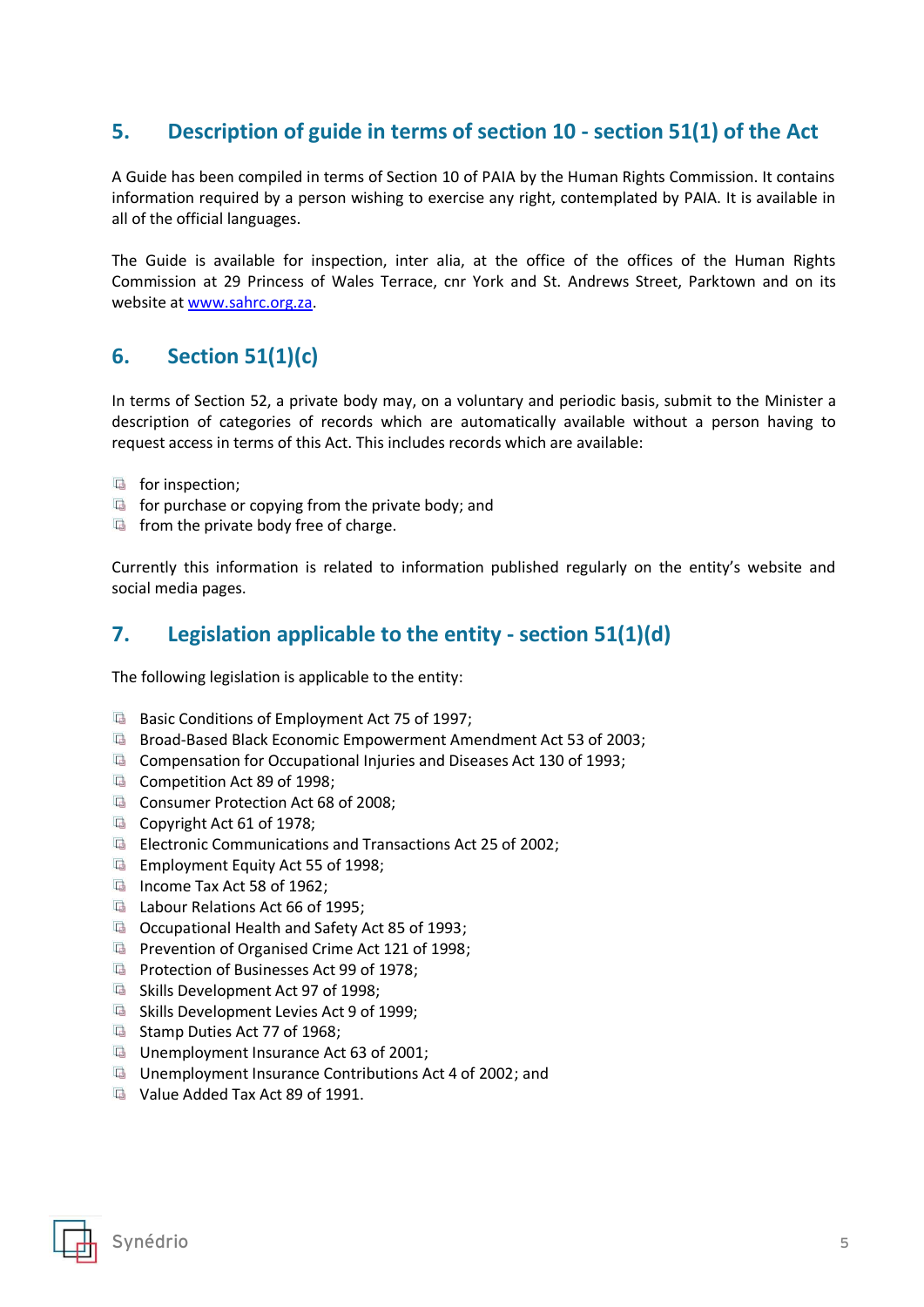# <span id="page-5-0"></span>**8. Subjects and categories of records held - section 51(1)(e)**

The following is the most common subjects and categories of records held by the entity – the list is exhaustive and not all items are applicable at this stage:

#### **Statutory records**

- **Documents of incorporation;**
- **Memorandum of Incorporation;**
- **Minutes of Board of Directors meetings;**
- **Minutes of Shareholder meetings;**
- Records relating to the appointment of directors/auditor/secretary/public officer and other officers; and
- **E** Share Register and other statutory registers.

#### **Financial records**

- Annual Financial Statements:
- **Tax Returns;**
- Accounting Records;
- $\Box$  Banking Records;
- Bank Statements;
- <sup>4</sup> Paid Cheques;
- **Electronic banking records;**
- Asset Register;
- Rental Agreements; and
- **Invoices.**

#### **Income Tax records**

- **D** PAYE Records:
- $\nabla$  Documents issued to employees for income tax purposes;
- Records of payments made to SARS on behalf of employees'
- All other statutory compliances:
- VAT;
- **B** Skills Development Levies;
- **La** UIF; and
- **Workmen's Compensation.**

#### **Staff documents and records**

- $\Box$  Employment contracts;
- **Employment Equity Plan;**
- **Medical Aid records;**
- **Pension Fund records;**
- Disciplinary records;
- **B** Salary records;
- **B** SETA records;
- Disciplinary code;
- **Leave records; and**
- $\Box$  Training records and manuals.

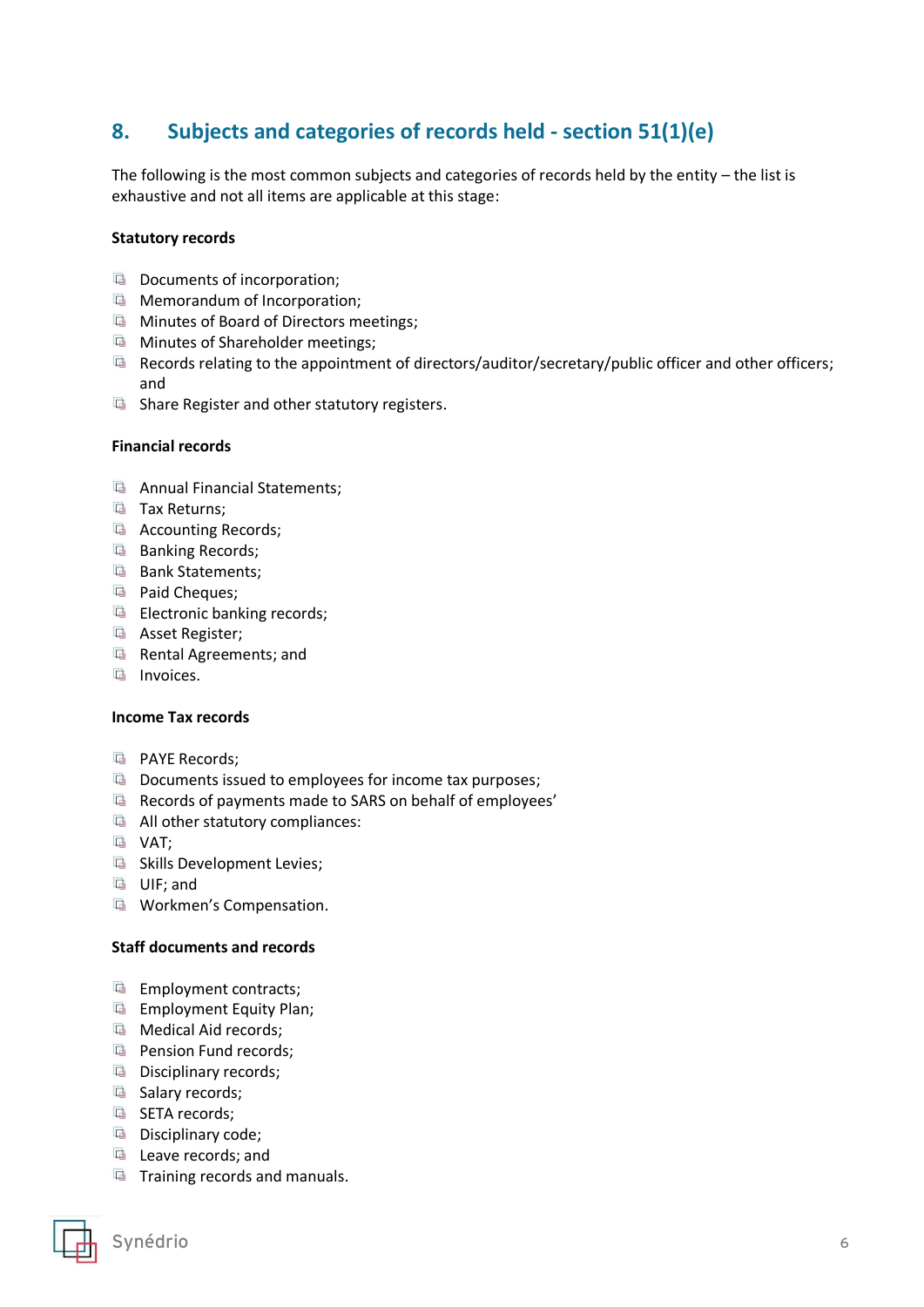#### **Quality Control information**

- Warious proof of memberships:
- **Quality control manual;**
- $\Box$  Client engagement letters and various client information;
- Client registers; and
- $\Box$  Service level agreements with various providers.

#### **Marketing information**

- **La** Brochures;
- **D** Proposals; and
- Information published on website and social media pages.

### <span id="page-6-0"></span>**9. Requesting procedure - section 51(1)(e)**

A person who wants access to the records must complete the necessary request form, as set out in Annexure 1, and the completed form must be sent to the address or fax number or email provided in this manual, and marked for the attention of the information officer.

The requester must indicate which form of access is required, and identify the right that is sought to be exercised or protected, and provide an explanation of which the requested record is required for the exercise or protection of that right and also proof of the capacity in which the requester is requesting the information.

The form in Annexure 1 must:

- **E** Provide sufficient particulars to enable the head of the private body to identify the record/s requested and to identify the requester.
- Indicate which form of access is required.
- Specify a postal address or fax number of the requester in the Republic.
- $\Box$  Identify the right that the requester is seeking to exercise or protect, and provide an explanation of why the requested record is required for the exercise or protection of that right.
- If in addition to a written reply, the requester wishes to be informed of the decision on the request in any other manner, to state that manner and the necessary particulars to be informed in the other manner.
- If the request is made on behalf of another person, to submit proof of the capacity in which the requester is making the request, to the reasonable satisfaction of the head of the private body.

This manual is available for inspection by the general public upon request during office hours and there is no charge for viewing the manual at our offices.

Copies of the manual may be made available subject to the prescribed fees.

Copies may also be requested from the South African Human Rights Commission at the address indicated below.

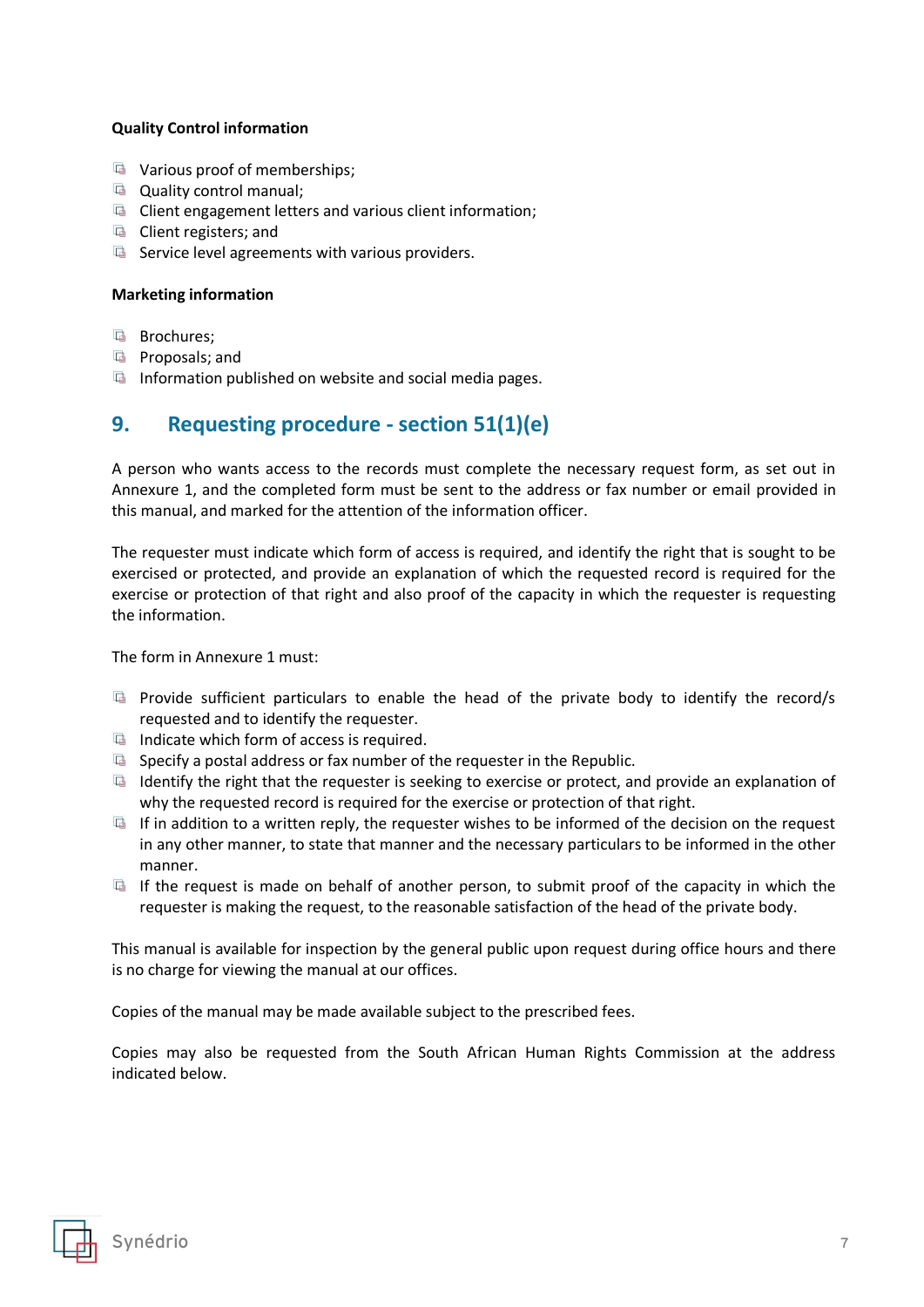# <span id="page-7-0"></span>**10. Fees in relation to a request for information - section 51(1)(e)**

A requester who seeks access to a record containing personal information about that requester is not required to pay the request fees. Any other requester who is not a personal requester must pay the required fee.

A fee will be required by the information officer before further processing of the request in terms of S54 of the Act.

A requester fee of R50 should be paid - this amount will be refunded should the request for access be refused.

A portion of the access fee (not more than one third) may be required before the request is considered.

The requester may lodge an application with a court against the payment of the request fee in terms of section 54(3)(b) of the Act.

The information officer may withhold a record until the requester has paid the applicable fees.

# <span id="page-7-1"></span>**11. Details of the South African Human Rights Commission**

Any queries with regard to this manual should be directed to:

The South African Human Rights Commission; PAIA Unit Research and Documentation Department Private Bag 2700 Houghton 2041 Phone: 011 484 8300 Fax: 011 484 0582 Email: PAIA@sahrc.org.za Website:www.sahrc.org.za

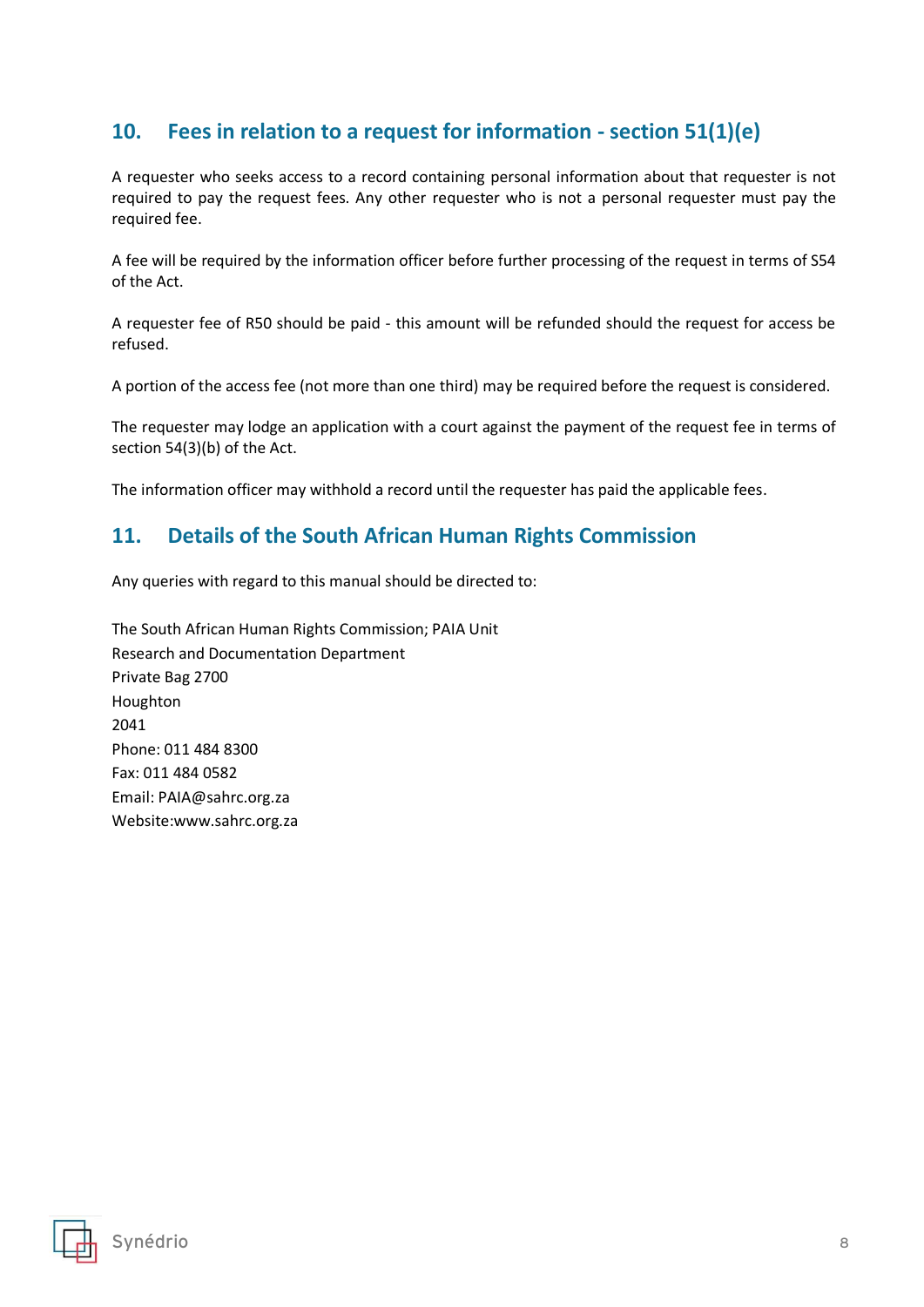# <span id="page-8-0"></span>**Annexure 1**

Request for Access to Record of Private Body in terms of section 53(1)of the Promotion of Access to Information Act, 2000 (Act No. 2 of 2000) [Regulation 10]

# **A. Particulars of private body**

The Information Officer Synédrio Consulting Solutions Proprietary Limited Postnet Suite 731 Private Bag X04 Menlo Park Pretoria 0102

Mr G J Viviers

### **B. Particulars of person requesting access to the record**

#### **Guidance:**

- $\Box$  The particulars of the person who requests access to the record must be given below.
- $\Box$  The address and/or fax number in the Republic to which the information is to be sent must be given.
- **Proof of the capacity in which the request is made, if applicable, must be attached.**

#### **Information to be supplied:**

| <b>Detail</b>                | <b>Information</b> |
|------------------------------|--------------------|
| Full name and surname        |                    |
| Identity number              |                    |
| Postal address               |                    |
|                              |                    |
|                              |                    |
| Fax number                   |                    |
| Tel number                   |                    |
| Email address                |                    |
| Capacity in which request is |                    |
| made, when made on behalf    |                    |
| of another person            |                    |

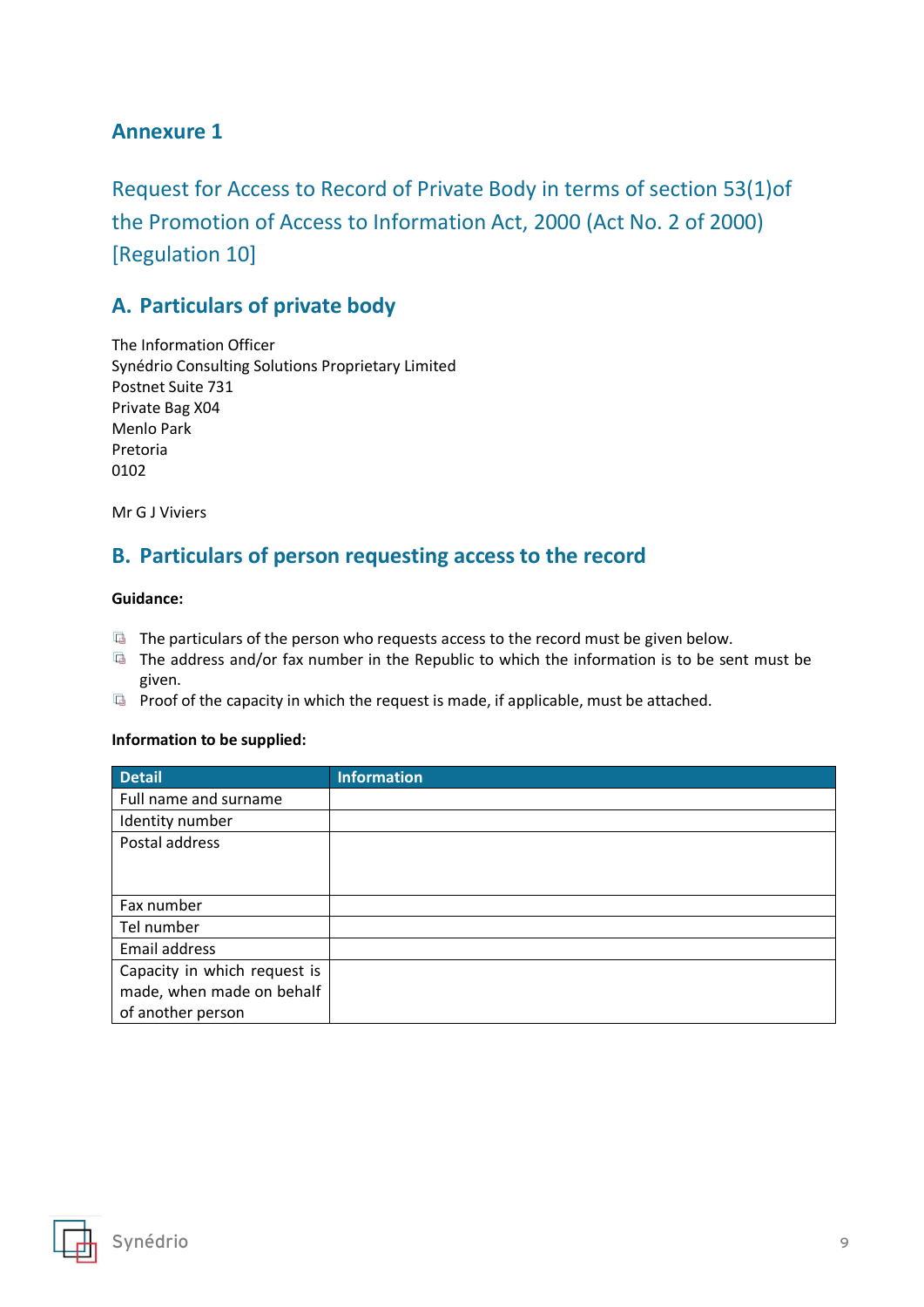# **C. Particulars of person on whose behalf request is made**

#### **Guidance:**

This section must be completed ONLY if a request for information is made on behalf of another person.

#### **Information to be supplied:**

| Detail                | <b>Information</b> |
|-----------------------|--------------------|
| Full name and surname |                    |
| Identity number       |                    |

### **D. Particulars of record**

#### **Guidance:**

- **Pa** Provide full particulars of the record to which access is requested, including the reference number if that is known to you, to enable the record to be located.
- If the provided space is inadequate, please continue on a separate folio and attach it to this form.
- The requester must sign all the additional folios.

#### **Information to be supplied:**

| <b>Detail</b>                                            | <b>Information</b> |
|----------------------------------------------------------|--------------------|
| Description of record or<br>relevant part of the record. |                    |
| if<br>Reference<br>number,<br>available.                 |                    |
| Any further particulars of<br>record.                    |                    |

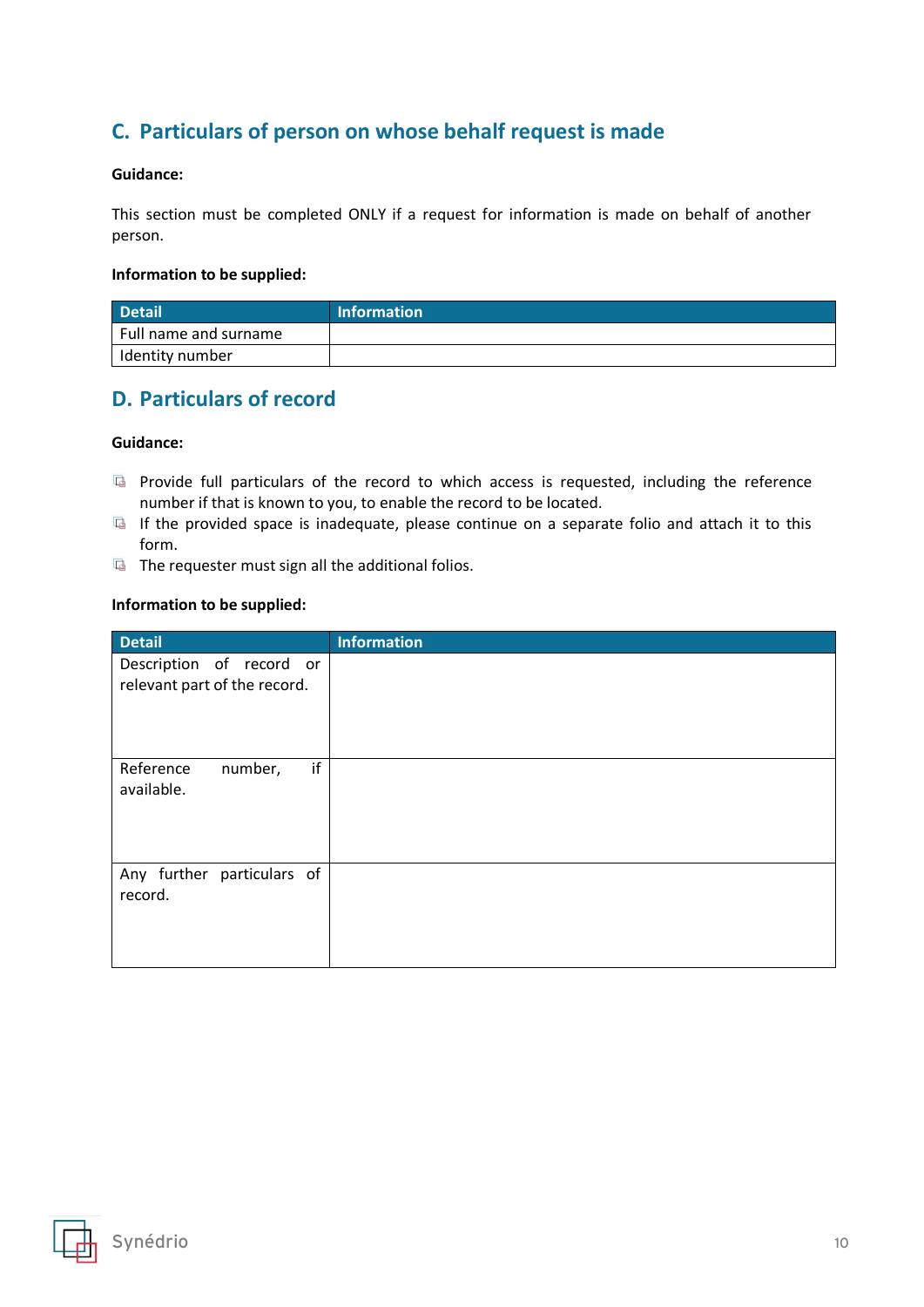## **E. Fees**

#### **Guidance:**

- A request for access to a record, other than record containing personal information about yourself, will be processed only after a request fee has been paid.
- $\Box$  You will be notified of the amount required to be paid as the request fee.
- The fee payable for access to a record depends on the form in which access is required and the reasonable time required to search for and prepare a record.
- $\Box$  If you qualify for exemption of the payment of any fee, please state the reason for exemption.

#### **Information to be supplied:**

| <b>Detail</b>             | <b>Information</b> |
|---------------------------|--------------------|
| Reason for exemption from |                    |
| payment of fees.          |                    |
|                           |                    |
|                           |                    |
|                           |                    |

### **F. Form of access to record**

#### **Guidance:**

If you are prevented by a disability to read, view or listen to the record in the form of access provided for in 1 to 4 hereunder, state your disability and indicate in which form the record is required.

| <b>Detail</b>               | <b>Information</b> |
|-----------------------------|--------------------|
| Disability details.         |                    |
| Form in which the record is |                    |
| required.                   |                    |

- $\Box$  Compliance with your request in the specified form may depend on the form in which the record is available.
- $\Box$  Access in the form requested may be refused in certain circumstances. In such a case you will be informed if access will be granted in another form.
- $\Box$  The fee payable for access for the record, if any, will be determined partly by the form in which access is requested.

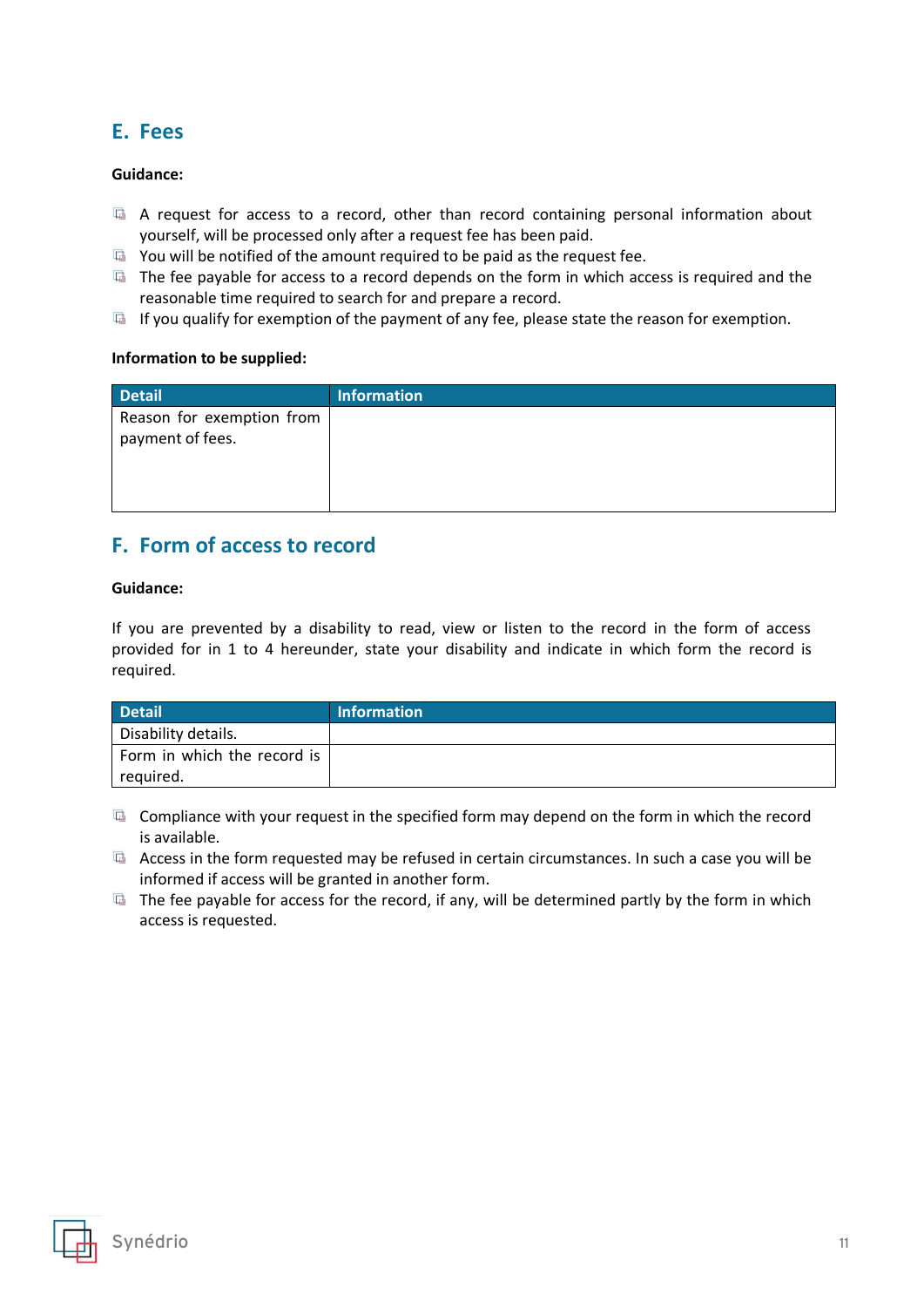#### **Information to be supplied:**

| If the record is in written or printed form:                                                        |  |                                                       |  |                                          |  |
|-----------------------------------------------------------------------------------------------------|--|-------------------------------------------------------|--|------------------------------------------|--|
| Copy of record                                                                                      |  | Inspection of record                                  |  |                                          |  |
| If the record consists of visual images:                                                            |  |                                                       |  |                                          |  |
| View the images                                                                                     |  | Copy of the images                                    |  | Transcription of the<br>images           |  |
| If the record consists of recorded word or informations which can be reproduced in sound:           |  |                                                       |  |                                          |  |
| Listen to soundtrack or audio                                                                       |  | Transcription of<br>soundtrack written<br>or printed  |  |                                          |  |
| If the record is held on computer or in an electronic or machine-readable format:                   |  |                                                       |  |                                          |  |
| Printed copy of record                                                                              |  | Printed copy of<br>information derived<br>from record |  | Copy in computer<br>readable format      |  |
| If you requested a copy or transcription of a record (above), do you wish the copy or transcription |  |                                                       |  |                                          |  |
| to be posted to you? Postage is payable.                                                            |  |                                                       |  |                                          |  |
| Yes the copy or transcription<br>should be posted.                                                  |  | No the information<br>will be collected.              |  | No the information<br>should be emailed. |  |

# **G. Particulars of right to be exercised or protected**

#### **Guidance:**

If the provided space is inadequate, please continue on a separate folio and attach it to this form. The requester must sign all the additional folios.

#### **Information to be supplied:**

| <b>Detail</b>                                                                                                 | <b>Information</b> |
|---------------------------------------------------------------------------------------------------------------|--------------------|
| Indicate which right is to be<br>exercised or protected.                                                      |                    |
| Explain why the record<br>requested is required for the<br>exercise or protection of<br>aforementioned right. |                    |